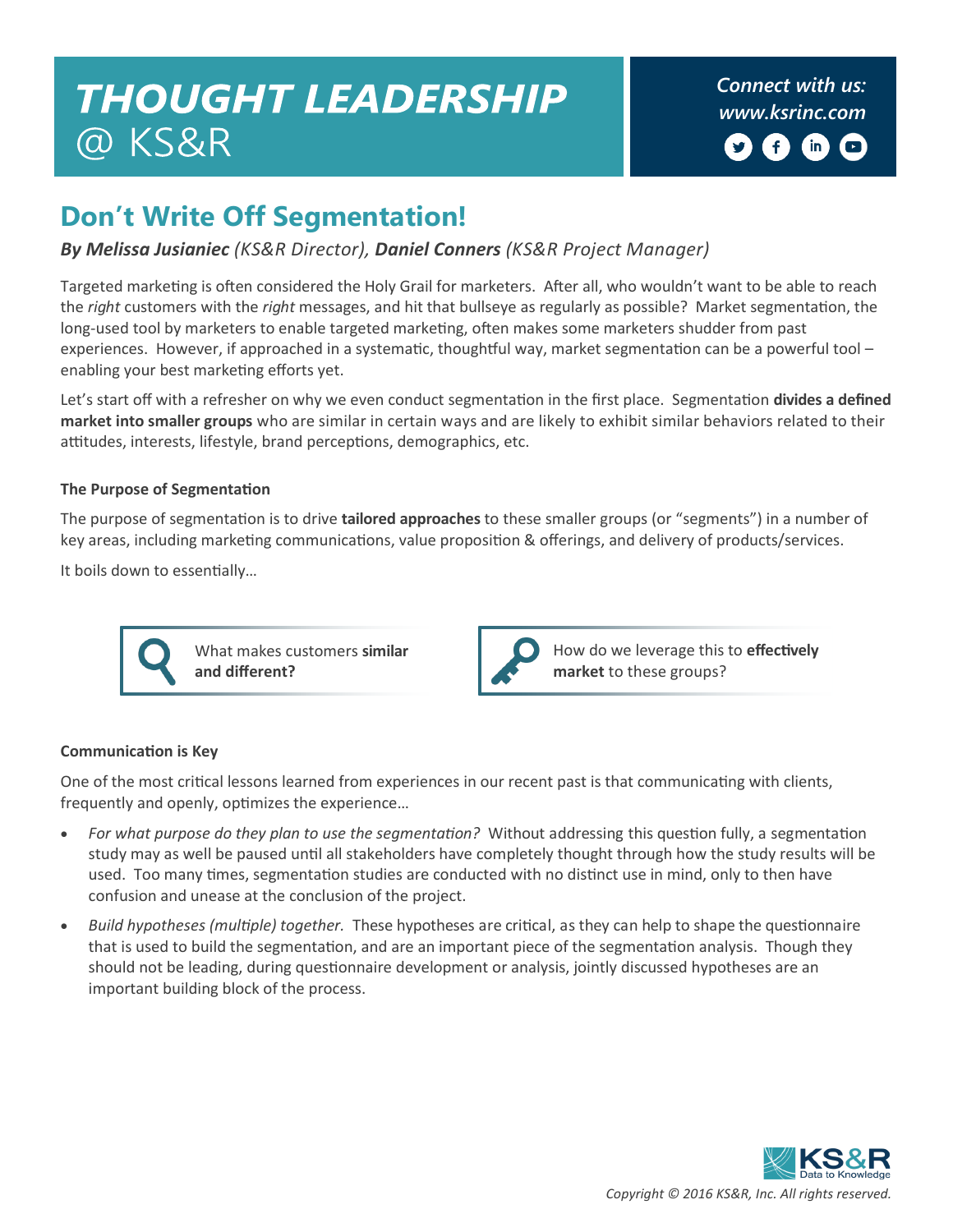## **Why Hypotheses Matter**

Recognizing previous segmentations: often, existing or former segmentation schemes are brought to light in hypothesis building. This helps to both understand the value they offered and avoid pitfalls experienced in the past.

Preview of outputs: this is an opportunity to show what the output of the segmentation study may look like, achieving early buy-in and enabling course corrections, as necessary.

Building blocks for questionnaire design: key variables that may play a primary role in segmentation will become apparent in the hypotheses; a well-designed survey will capture data points around these hypotheses.

Starting point for analysis: after completing data collection, there will be near-limitless combinations of variables to consider including as part of the segmentation analysis; those central to the hypotheses are a logical place to start.

 Project steps should be collaborative as well, such as survey development, sample size determination, data analysis, reporting, and socialization. We encourage collaboration with not only the immediate end-users, but with all stakeholders to avoid unexpected surprises at the end.

One particular aspect of working through a segmentation study that we think is crucial to success is, **DO NOT SETTLE**  until a solution really "clicks." We encourage all practitioners and end-users to work together to push results further and further for a deep understanding. While it may feel satisfying to run a scheme, that appears to work well, and seems statistically sound, often the most usable schemes are achieved through rigorous investigation. Thorough profiling (often on multiple schemes) helps to paint a complete picture before agreeing on a single scheme.

#### **Risks of Overpromising**

As with any research endeavor that sets out to address marketing needs, expectations about segmentation analysis and deliverables need to be kept in check – again, a key area for communication between practitioners and end users.

- 1. Segmentation often answers questions about which customers are similar and how to tangibly meet their needs, but often comes up short in connecting with them on an emotional level. It is vital, when designing the research questionnaire, to include questions that will help the researcher understand potential customer emotions and attitudes toward the product or service at hand. These emotions and attitudes will not only help to delineate between groups, but will also be crucial in helping to develop marketing plans and messaging.
- 2. The solution of "best fit for the business" and the most statistically accurate solution will not always align **researchers and clients need to work together to find a balance.** This is why segmentation is considered both art and science; be prepared to be comfortable with considering both.